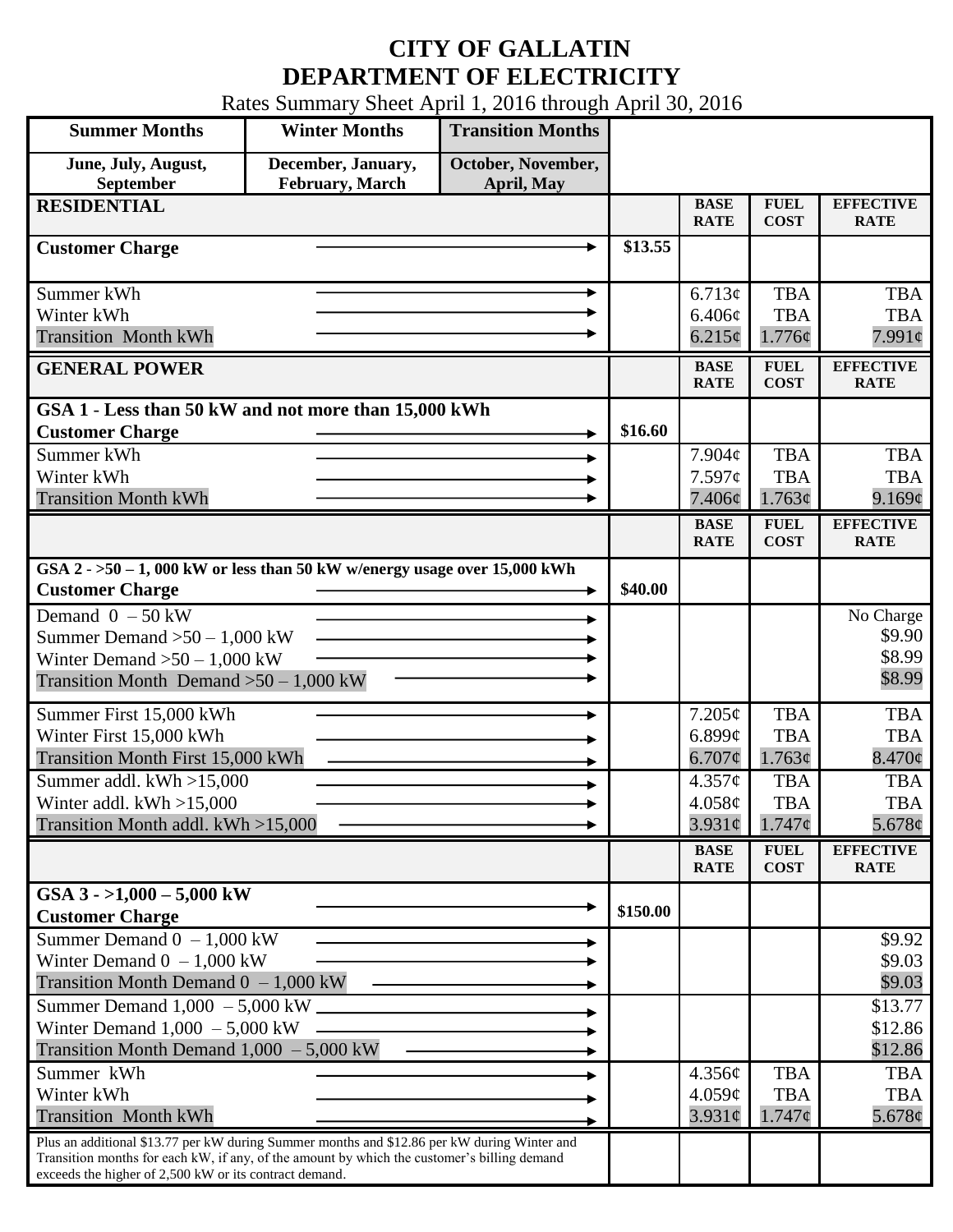## **CITY OF GALLATIN DEPARTMENT OF ELECTRICITY**

Rates Summary Sheet April 1, 2016 through April 30, 2016 Page 2

| <b>Summer Months</b>                        | <b>Winter Months</b> | <b>Transition Months</b> |         |                            |                            |                                 |
|---------------------------------------------|----------------------|--------------------------|---------|----------------------------|----------------------------|---------------------------------|
| June, July, August,                         | December, January,   | October, November,       |         |                            |                            |                                 |
| September                                   | February, March      | April, May               |         |                            |                            |                                 |
| <b>GENERAL POWER CONTINUE</b>               |                      |                          |         | <b>BASE</b><br><b>RATE</b> | <b>FUEL</b><br><b>COST</b> | <b>EFFECTIVE</b><br><b>RATE</b> |
| SGSB Demands from $5,001 - 15,000$ kW       |                      |                          |         |                            |                            |                                 |
| <b>Customer Charge</b>                      |                      |                          | \$1,500 |                            |                            |                                 |
| Summer Demand 5,000 - 15,000 kW———          |                      |                          |         |                            |                            | \$19.48                         |
| Winter Demand $5,000 - 15,000$ kW-          |                      |                          |         |                            |                            | \$16.39                         |
| Transition Month Demand $5,000 - 15,000$ kW |                      |                          |         |                            |                            | \$13.33                         |
| Summer kWh                                  |                      |                          |         | $2.949\mathcal{C}$         | <b>TBA</b>                 | <b>TBA</b>                      |
| Winter kWh                                  |                      |                          |         | 2.508¢                     | <b>TBA</b>                 | $4.248\phi$                     |
| <b>Transition Month kWh</b>                 |                      |                          |         | $2.408\phi$                | $1.700\phi$                | $4.108\phi$                     |
|                                             |                      |                          |         | <b>BASE</b>                | <b>FUEL</b>                | <b>EFFECTIVE</b>                |
|                                             |                      |                          |         | <b>RATE</b>                | <b>COST</b>                | <b>RATE</b>                     |
| MSB Demands greater than 5,000 kW           |                      |                          |         |                            |                            |                                 |
| <b>Customer Charge</b>                      |                      |                          | \$1,500 |                            |                            |                                 |
| Onpeak Summer Demand > 5,000                |                      |                          |         |                            |                            | \$9.52                          |
| Onpeak Winter Demand > 5,000                |                      |                          |         |                            |                            | \$8.63                          |
| Onpeak Transition Month Demand > 5,000 -    |                      |                          |         |                            |                            | \$8.63                          |
| <b>Max Demand</b>                           |                      |                          |         |                            |                            | \$2.14                          |
| <b>Offpeak Excess of Contract Demand</b>    |                      |                          |         |                            |                            |                                 |
| Summer                                      |                      |                          |         |                            |                            | \$9.52                          |
| Winter                                      |                      |                          |         |                            |                            | \$8.63                          |
| Transition                                  |                      |                          |         |                            |                            | \$8.63                          |
| Onpeak Summer kWh                           |                      |                          |         | 5.365¢                     | <b>TBA</b>                 | <b>TBA</b>                      |
| <b>Onpeak Winter kWh</b>                    |                      |                          |         | 4.305¢                     | <b>TBA</b>                 | <b>TBA</b>                      |
| <b>Onpeak Transition Month kWh</b>          |                      |                          |         | $3.331\phi$                | $1.700\phi$                | $5.031\phi$                     |
| Offpeak Summer kWh First 200 HUD            |                      |                          |         | $3.042\mathcal{C}$         | <b>TBA</b>                 | <b>TBA</b>                      |
| Offpeak Summer kWh Next 200 HUD             |                      |                          |         | $0.284\mathcal{C}$         | <b>TBA</b>                 | <b>TBA</b>                      |
| <b>Additional HUD</b>                       |                      |                          |         | $0.046\phi$                | TBA                        | TBA                             |
| Offpeak Winter kWh First 200 HUD            |                      |                          |         | 3.250¢                     | <b>TBA</b>                 | <b>TBA</b>                      |
| Offpeak Winter kWh Next 200 HUD             |                      |                          |         | $0.284\phi$                | <b>TBA</b>                 | <b>TBA</b>                      |
| <b>Additional HUD</b>                       |                      |                          |         | 0.046¢                     | <b>TBA</b>                 | <b>TBA</b>                      |
| <b>Offpeak Transition kWh First 200 HUD</b> |                      |                          |         | $3.331\phi$                | $1.700\phi$                | $5.031\phi$                     |
| <b>Offpeak Transition kWh Next 200 HUD</b>  |                      |                          |         | $0.284\phi$                | $1.700\phi$                | 1.948c                          |
| <b>Additional HUD</b>                       |                      |                          |         | $0.046\phi$                | $1.700\phi$                | $1.746\phi$                     |